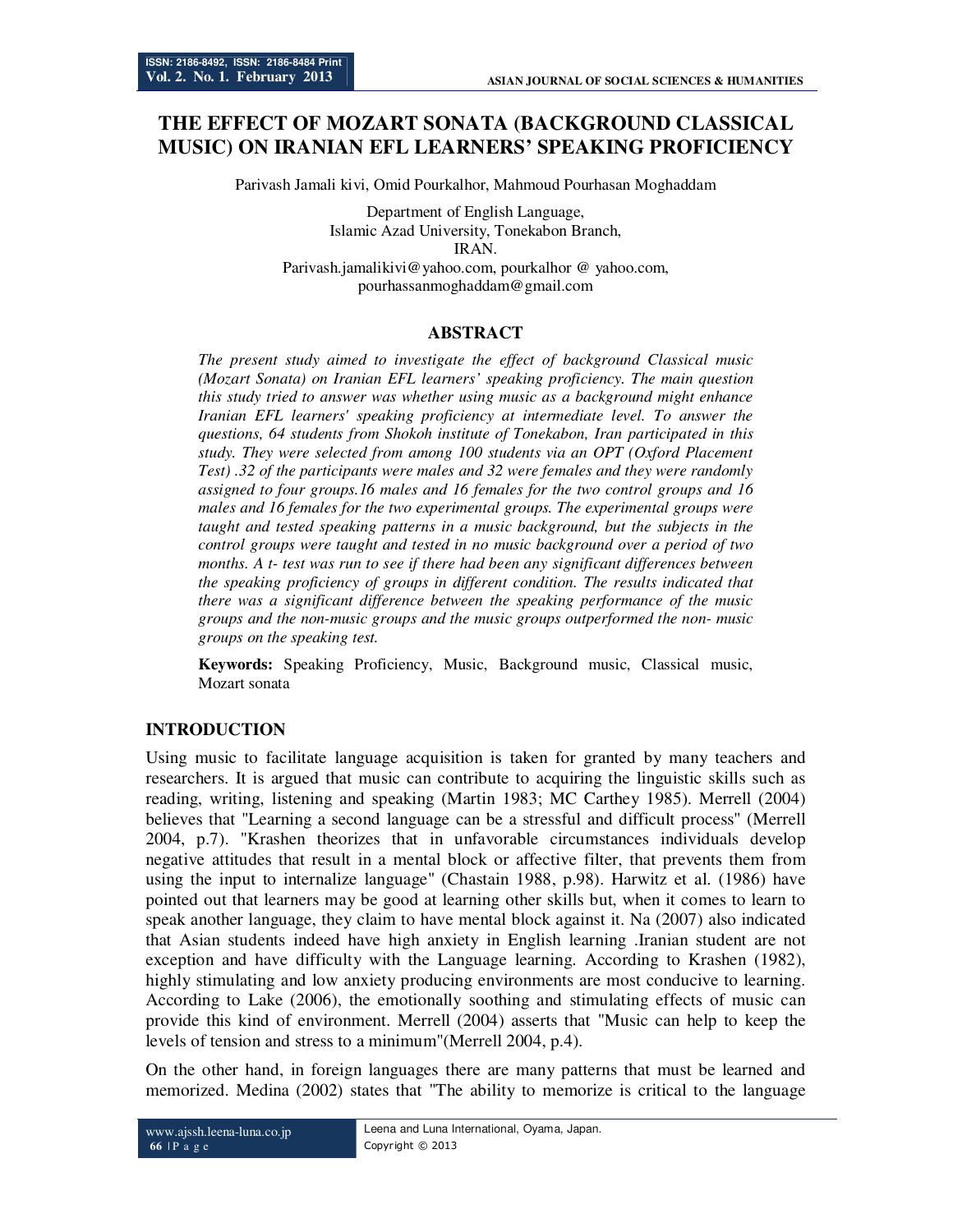acquisition process, since it would be virtually impossible to acquire language without memory"(Medina 2002, p.3). According to Campbell (1992) cited in Adkins (1997), the more connections that can be made in the brain, the more integrated an experience becomes within memory. Combining music with language creates many connections, since language processes in the brain's left hemisphere and music in its right hemisphere.

However, in Iran the number of the studies that specifically examined the effect of using back ground music in second/foreign language learning is few, compared to the popularity of the assumption regarding the effectiveness of the using background music in language development. The purpose of this study was to examine the effect of using background music as an independent variable on students' speaking skills as a dependent variable. In other words, the researcher intended to see whether teaching speaking through using music might enhance speaking performance of EFL learners' in an Iranian private institute setting**.** 

## **RESEARCH QUESTIONS**

The present study attempted to answer the following questions

- 1. Is there any significant difference between the male subjects ' mean scores on the English Speaking proficiency due to the use of background music in classroom?
- 2. Is there any significant difference between the female subjects' mean scores on the English speaking proficiency due to the use of background music in classroom?

## **RESEARCH HYPOTHESES**

**H0.1.** Listening to classical music has no effect on male students' speaking proficiency.

**H0.2.** Listening to classical music has no effect on female students' speaking proficiency.

## **REVIEW OF THE LITERATURE**

Most of the previous research concerning the use of back ground music on foreign/ second language teaching supported the value of using back ground music for facilitating language skills. In one of the first experimental studies on the effect of music on language learning, Quast (1999) examined the effects of baroque music on students' language acquisition. Based on the finding of his study, Quast argued that music positively affects language acquisition even when implemented in a passive fashion, such as with background music. Wallace (1994) notes that text is remembered better when it is accompanied by music. De Groot (2006) found that studying a foreign language with playing music in the background can increase word recall by up to 11.6%with an average of 8.7%.

In his study on the effects of music on children and language, Bygrave (1995) concludes that children who listened to music had significant improvements in learning new words and adds that music may be an effective learning medium for aspects of language development, especially students with reading problem.

Liapis, Giddens and Uhlenbrok (2008) tested the impacts of lyrical and non-lyrical music on reading comprehension. Participants were divided into two groups and each group was asked to read the same article under two different musical conditions, one while listening to a song with lyrics (lyrical condition) and the other while listening to the same song without any lyrics (non-lyrical condition). Participants in the non-lyrical condition had better scores; however, the difference was not significant ( $p= 0.552$ ).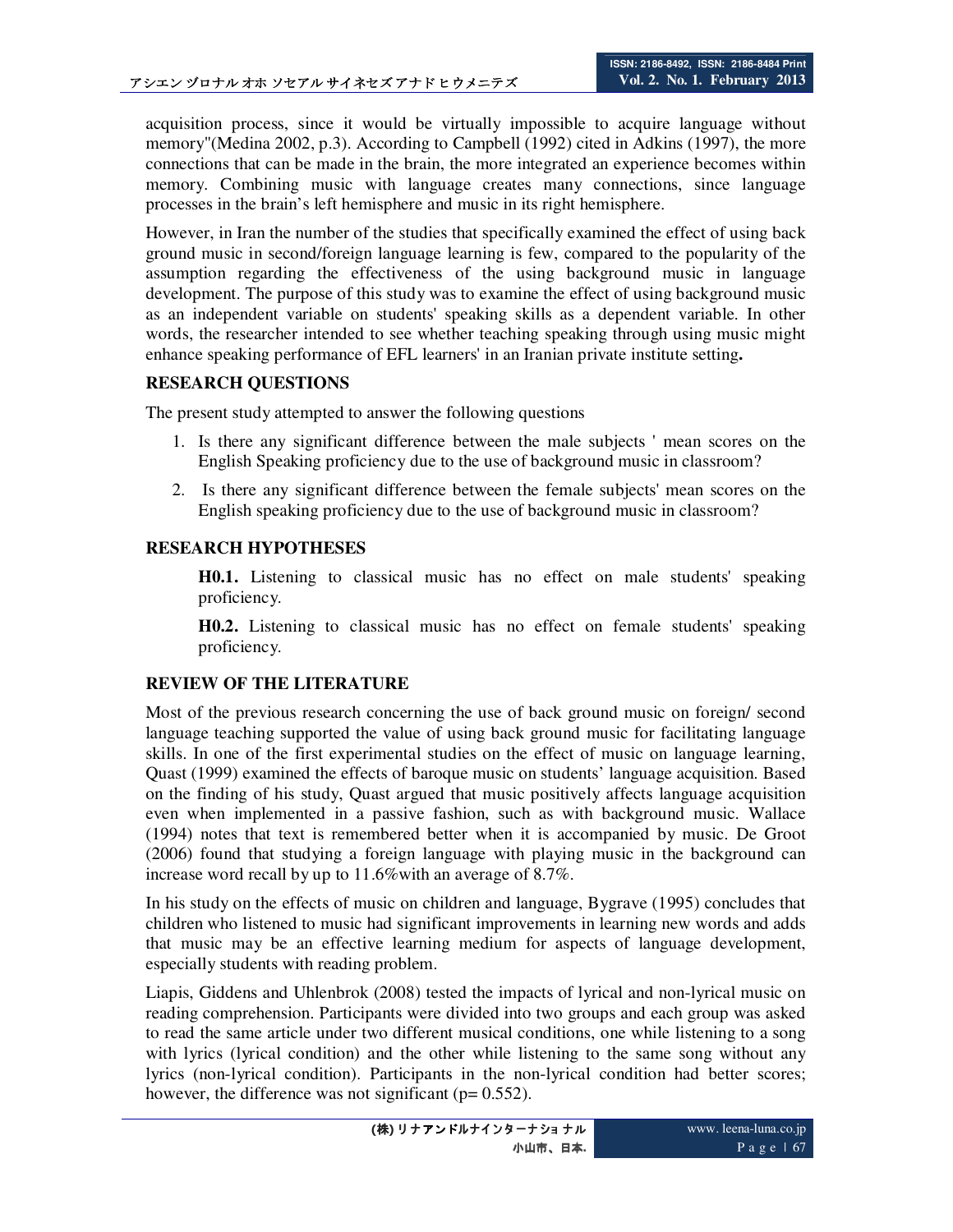Rauscher, Shaw, and Kelly (1993) did an experiment on the effect of music and tested the effects of music on spatial task performance. They gave research participants one of three standard tests of abstract spatial reasoning after they had experienced each of three listening conditions: a sonata by Mozart, repetitive relaxation music, and silence. Their results showed that the IQ scores following the music condition were significantly (8-9 points) higher than the other two conditions. They speculated that the complexity of the music was a factor of the increased performance and suggested that music lacking such complexity or that was repetitive might, in fact, decrease performance. They also noted that this effect was temporary and did not last more than 15 minutes.

Rauscher, Robinson and Jens (1998) studied the "Mozart effect" on laboratory rats. These rats were exposed for two months postpartum to Mozart's piano sonata. The other comparison groups included rats that were exposed in the same time frame to minimalist music, white noise, or silence. The rats that were exposed in the Mozart group completed the maze considerably faster and with fewer errors than rats in the other three groups.

Hallam, Price, and Katsarou (2002) compared arithmetic performance and memory tasks of children aged 10-12 in the presence of music perceived to be calming and relaxing and silence conditions. Results showed children performed better on both tasks during the music condition compared to the silence condition. During the music condition, children completed more arithmetic problems although accuracy was not improved. Furthermore, this study also demonstrated that music perceived as aggressive and arousing impaired performance on the memory task.

Using background music as a tool to limit disruptions and behavior problems is also an effective strategy. Hallam and Price (1998) conducted a study on the effect of background music to emotionally and behaviorally disturbed children. The results indicated that the children were the most productive and became noticeably more calm and cooperative. Hallam and Price found that music was an effective method to lower behavior problems and increase performance.

In summary, research findings show that music can be included into the classroom to make the learning experience more effective and enjoyable.

# **METHOD**

## **Participants**

The study was conducted with 64 students enrolled at Shokouh English institute in Tonekabona-Iran. The individuals were comprised of both undergraduate and graduate students, with varying background of study. They ranged from 17 to 45 years old with a mean age of 25 years. All of the participants were at similar English proficiency levels (i.e., intermediate) at the time of the study based on an OPT test conducted by the researcher at the beginning of the study. 32 of the participants were males and 32 were females. Both male and female subjects were randomly assigned to four groups**.**16 males and 16 females for the two control groups and 16 males and 16 females for the two experimental groups.

# **Design**

In this study a pre-test post-test experimental and control group design was used. The participants were randomly assigned to each groups, control groups or experimental groups. Control groups included students who take the task without background music, and experimental group with students who take the task with background music. Both the experimental and the control groups were pre-tested and post- tested in their speaking skills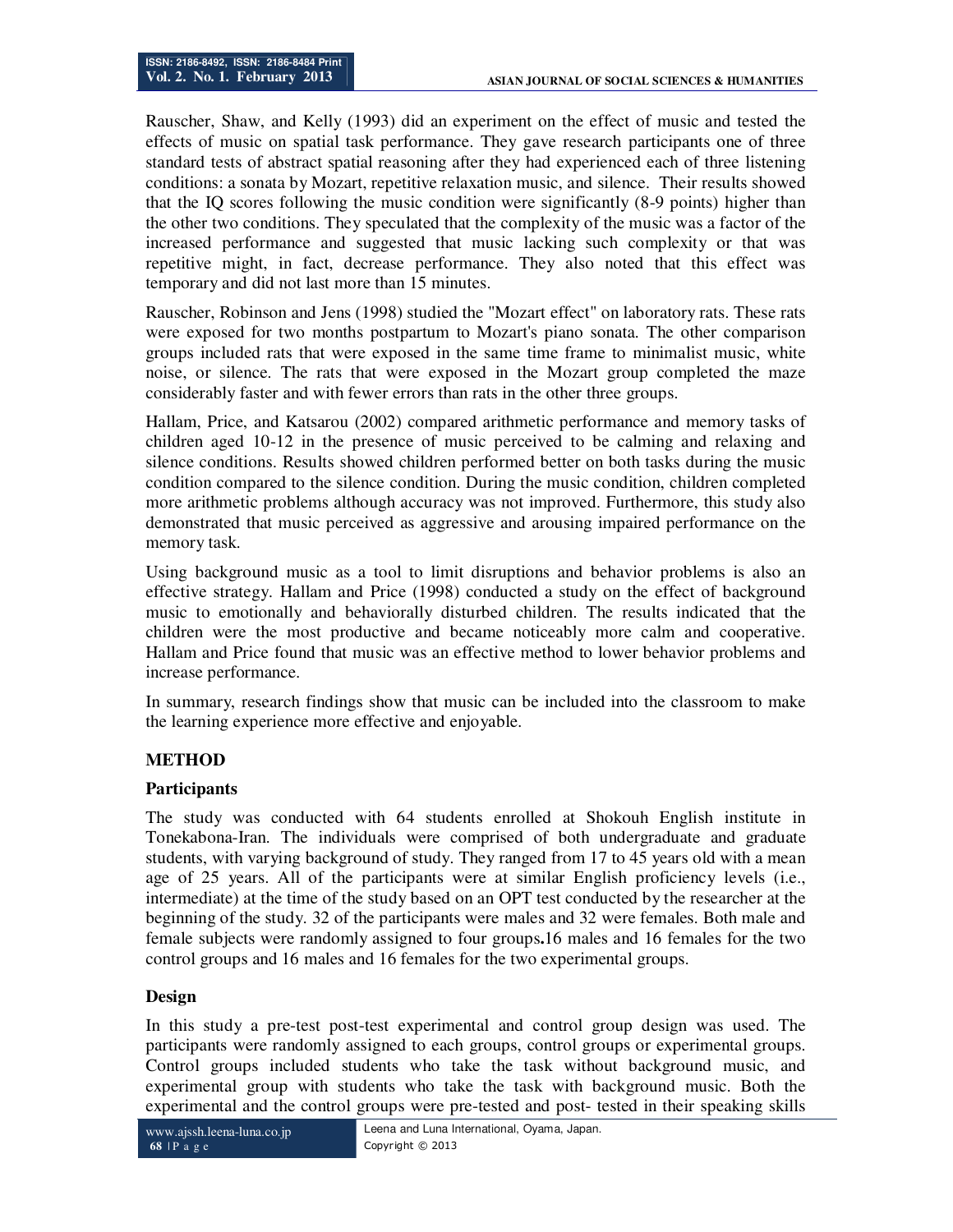prior to and after treatment. All of the tests were given in a room other than the participants' classroom, avoiding interfering variables of institute background, intervention effect, peer interaction, and classroom distraction .This room was available in the building where students had their regular classes.

## **Instruments of this Study**

The researcher used the following instruments to achieve the purpose of the study:

Five instruments were used to conduct this study. The first instrument that was used in this study was IELTS speaking test in the pretest and posttest. The speaking test consisted of three types of questions: biographical questions, guided questions and open questions. The reason of choosing this instrument was that it is accepted at international scale. Leading Universities in USA and Canada have recognized it as a reliable and valid test (See IELTS Teaching Resources, 2006) and it observed comprehensive criteria, including fluency, accuracy, lexicon, and pronunciation, to assess speaking skill. Regarding the reliability of the test, after the implementation of IELTS speaking in pretest stage, the recorded samples of the subjects' performance were assessed by four raters and three raters with the closest means of scores were selected for both pre and posttest assessment. Next, to guarantee the reliability of the rating process, inter-rater reliability was calculated. It was roughly 0.76 which was an acceptable value of inter-rater reliability. Regarding the validity of the test, since it was taken from IELTS, its validity was taken for granted.

The second instrument was Mozart Sonata (K.448, as used by Rauscher 1993), the third instrument was Interchange Text Book for teaching speaking patterns, the fourth instrument was a DVD-player to broadcast the music and the fifth instrument was a tape recorder to tape records the participants' responses.

## **Procedures**

The study was carried out in the following manner:

Permission to conduct the study was obtained from the institute. An OPT (Oxford Placement Test) was employed as a homogeneity test to 100 students enrolling in English as a foreign language course. The 64 intermediate language learners were selected as the subject of the study and randomly assigned to four groups. Speaking test as the pre-test was run between groups. The subjects in the experimental groups listened to music in the background during all activities, but the subjects in the control groups take the task without music. The experiment lasted two month through which both experimental and control groups participated in their classes twice a week. At the end of the study speaking test was run for the second time. The results of both tests were statistically analyzed.

## **Data Collection**

The data collected in this study were subjected to the following statistical analyses:

First a pre-test was run between groups. Then, the means, standard deviation, and variance of the each group in the pretest were calculated. After two months of treatment each group participated in the posttest. The means, standard deviation, and variance of the each group in the posttest were also calculated. After post-test, a t- test was run to see if there had been any significant differences between the speaking proficiency of groups in different condition.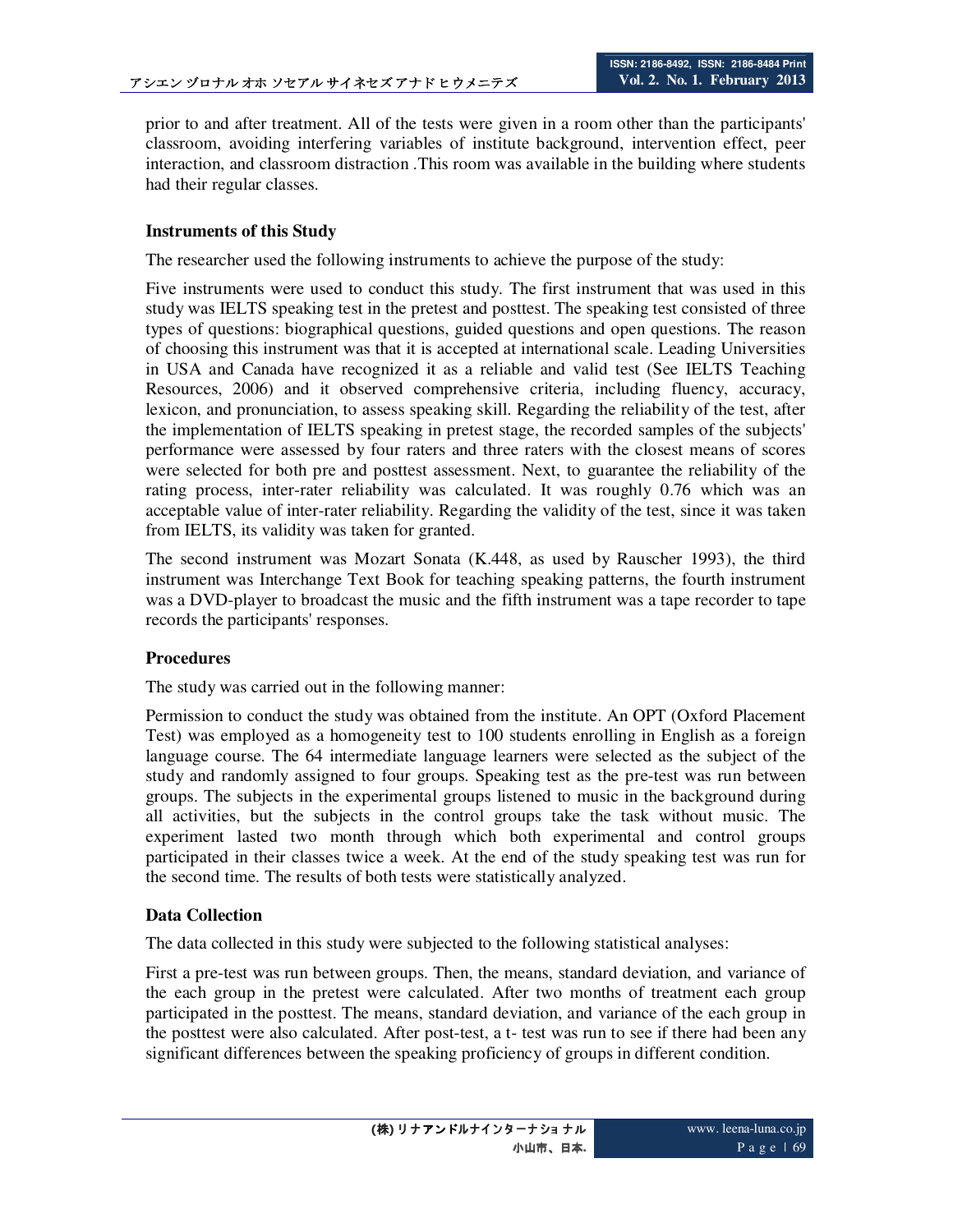## **RESULT**

## **Results for Question 1**

The first question tried to examine the effect of the using background music on the male students' speaking proficiency .To see the general distribution of the data and average score, the researcher conducted descriptive statistic on SPSS. The mean, standard deviation, and variance of the two groups in the pretest were calculated.

| Groups              | N  | Mean    | <b>Std. Deviation</b> | Variance |
|---------------------|----|---------|-----------------------|----------|
| CONT.               | 16 | 15.7500 | 1.6227                | 2.633    |
| EXP.                | 16 | 15.7188 | 1.7123                | 2.932    |
| Valid N (list wise) | 16 |         |                       |          |

| Table 1. Descriptive Statistics of the Result of pre- test |  |  |
|------------------------------------------------------------|--|--|
|------------------------------------------------------------|--|--|

As Table 1 reveals, the experimental and control groups had rather similar means, standard deviations and variances which prove the fairness of the selection and sampling process. After two months of treatment both groups participated in the post test. Table 2 provides the descriptive statistics for the post test.

| Groups              | N  | Mean    | <i>Std. Deviation</i> | Variance |
|---------------------|----|---------|-----------------------|----------|
| CONT.               | 16 | 16.2187 | 1.58081               | 2.499    |
| EXP.                | 16 | 17.7500 | 1.54919               | 2.400    |
| Valid N (List wise) | 16 |         |                       |          |

**Table 2. Descriptive Statistics of the Result of post- test** 

As the data represent, the groups performed differently on the test. It seems that experimental group outperformed the control group. Then researcher conducted further analysis to see if one of the groups improved significantly better than the other .T- test was used for this purpose.

| <i>T-test Results</i>               | Observed t | dt | Sig. (2.tailed) |
|-------------------------------------|------------|----|-----------------|
| Between the Post-test Scores of the |            |    |                 |
| Experimental and the Control Groups | 2.145      | 30 | .04             |
| (Equal variances not assumed)       |            |    |                 |

As is indicated in table (3) the observed t value was calculated as to be 2.145 while the critical value of t determined on the basis of considering the 2-tailed significance level of 0.05 ( $P = 0.05$ ) was 2.042 and the value of the level of significance was calculated as to be  $0.04(p=0.04)$  which has been used in interpreting the data for the rejection or support of the first hypothesis of the study.

## **Results for Question 2**

The second question examined the effect of the using background music on the female students' speaking skills test.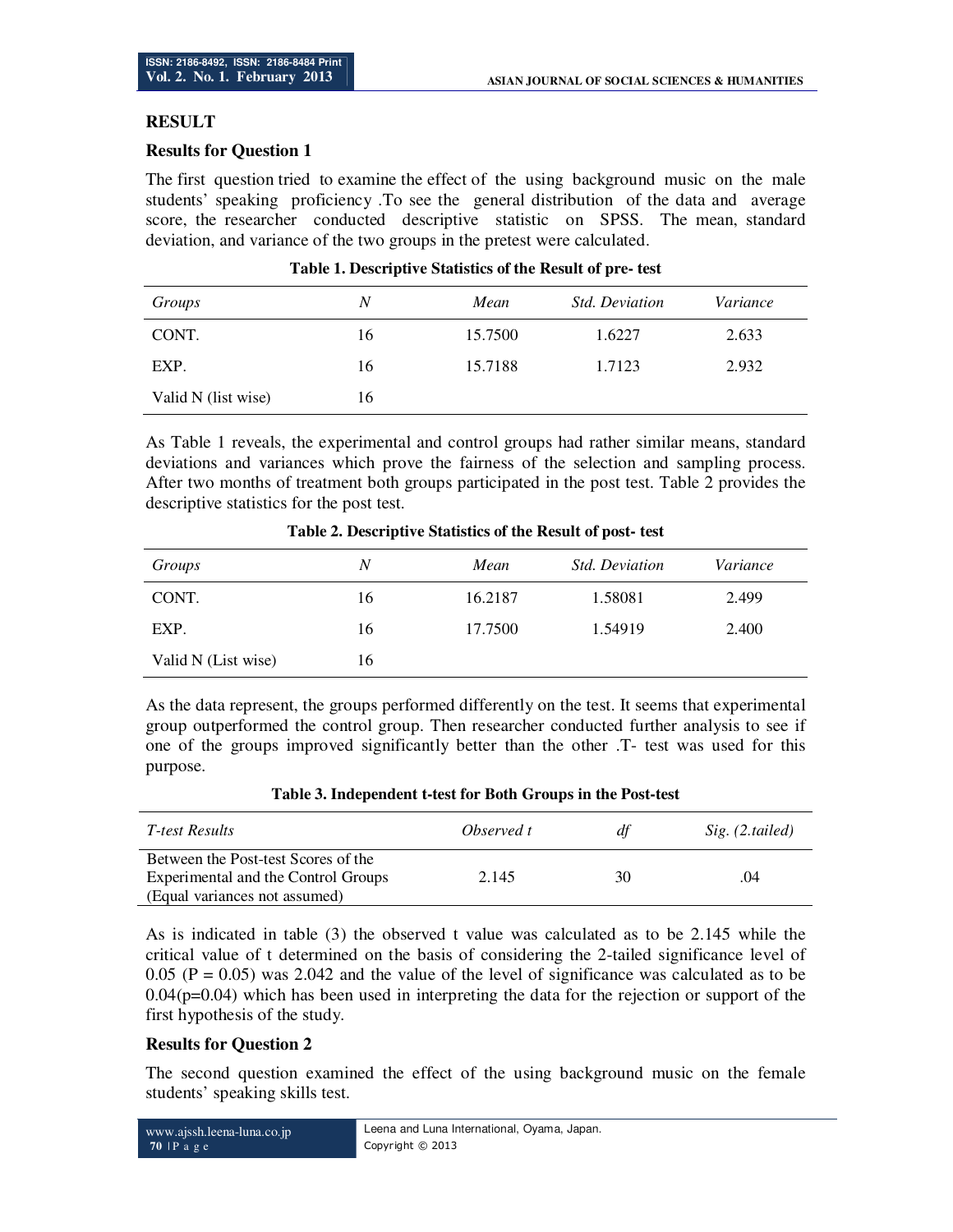| Groups              | N  | Mean    | <i>Std. Deviation</i> | Variance |
|---------------------|----|---------|-----------------------|----------|
| CONT.               | 16 | 15.8125 | 1.73085               | 2.996    |
| EXP.                | 16 | 15.8437 | 1.68046               | 2.824    |
| Valid N (list wise) | 16 |         |                       |          |

The means, standard deviation, and variance of the two groups in the pretest were calculated. **Table 4. Descriptive Statistics of the Result of pre- test** 

| As Table 4 reveals, the experimental and control groups had rather similar means, standard     |
|------------------------------------------------------------------------------------------------|
| deviations and variances. This finding demonstrated that both groups were similar prior to the |
| treatment. After two months of treatment both groups participated in the posttest. Table 5     |
| provides the descriptive statistics for the post test performance.                             |

**Table 5. Descriptive Statistics of the Result of the Post-test** 

| Groups              | N  | Mean    | <i>Std. Deviation</i> | Variance |
|---------------------|----|---------|-----------------------|----------|
| CONT.               | 16 | 16.0625 | 1.72119               | 2.962    |
| EXP.                | 16 | 18.6875 | 1.63172               | 2.663    |
| Valid N (list wise) | 16 |         |                       |          |

A**s** the data represent, the groups performed differently on the test. To see if the difference between the means of the experimental group and the control group was meaningful, an independent t-test was computed. The result of the computation is presented in table 6.

| T-test Results                      | Observed t | df | Sig. (2.tailed) |
|-------------------------------------|------------|----|-----------------|
|                                     |            |    |                 |
| Between the Post-test Scores of the |            |    |                 |
| Experimental and the Control Groups | 3.054      | 30 | .04             |
| (Equal variances not assumed)       |            |    |                 |

T**able 6. Independent t-test for Both Groups in the Post-test** 

As is indicated in table (6) the observed t value was 3.054 while the critical value of t determined on the basis of considering the 2-tailed significance level of 0.05 ( $P = 0.05$ ) was 2.042 and the value of the level of significance was 0.04 which has been used in interpreting the data for the rejection or support of the second hypothesis of the study.

## **DISCUSSION**

The first question of this study investigated the effect of the using background music on the male students' speaking proficiency. The related hypotheses which claimed that Listening to classical music has no effect on male student's speaking proficiency were rejected. Evidence from various sources of data could help to verify the rejection. The results of the T-Test of the study (see table 3) could be employed to confirm this analysis, accordingly, the observed t value calculated by the SPSS was 2.145 while the critical value of t determined on the basis of considering the 2-tailed significance level of 0.05 ( $P = 0.05$ ) was 2.042 and value of the level of significance was 0.04.Thus, the observed t exceeded the critical t and the value of the level of significance was less than  $0.05$  ( $p<0.05$ ), the difference between the means of the posttests of the study could not be by chance so the result of computed independent t-test is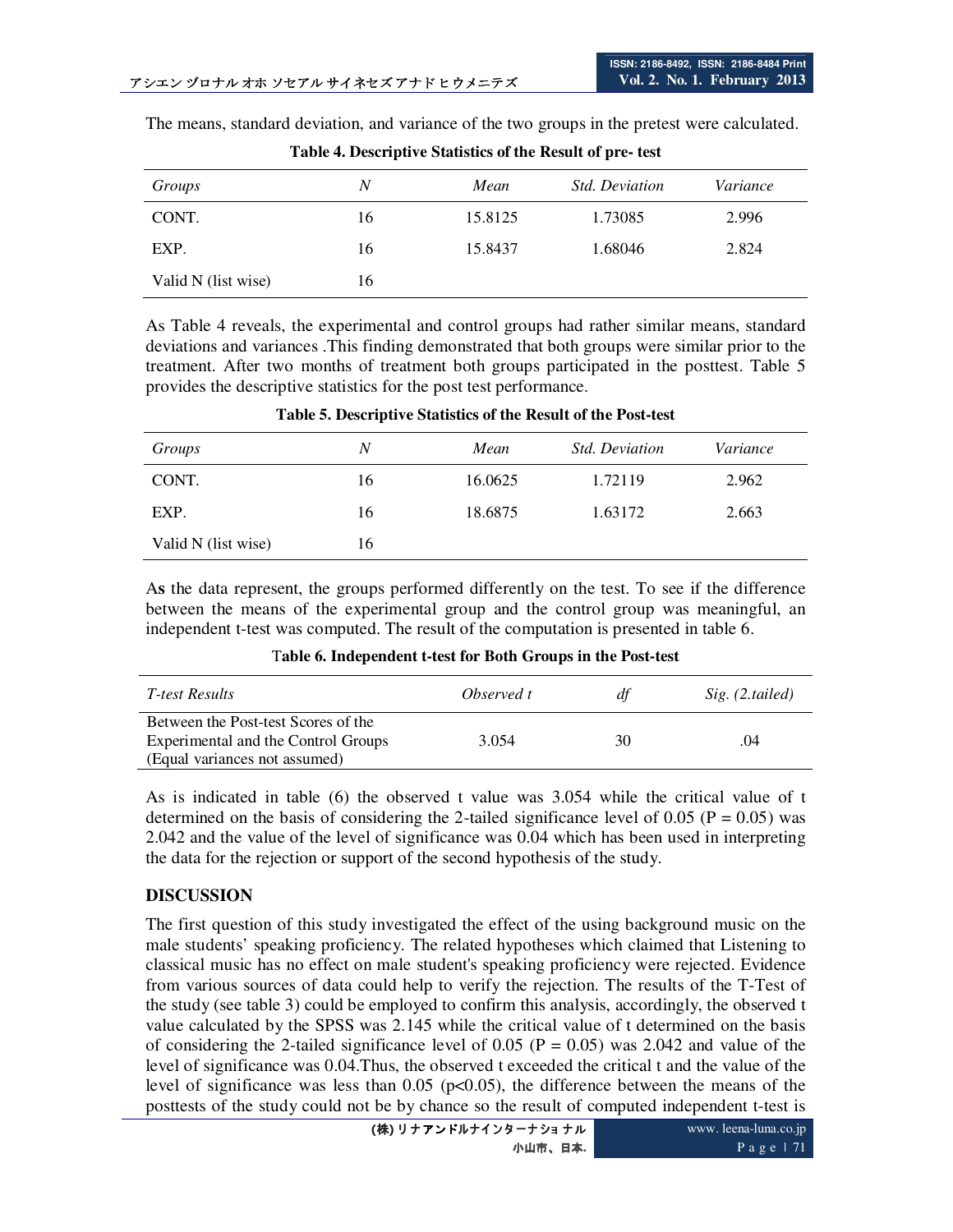convincing enough to reject the null hypothesis. In other words, the result confirmed the difference between the two groups and the positive effect of music. Therefore, the answer to the research question is positive, that is, there is a significant difference between the male subjects' mean scores on the English speaking proficiency due to the use of background music.

The second research question attempted to examine the effect of the background music on the female students' speaking proficiency. Considering the data shown in table 6, since the observed t (t ==3.054, DF=30) was higher than the critical t of 2.042, and  $p<0.05$ , the result of computed independent t-test is convincing enough to reject the null hypothesis .The finding for the second research question showed that there was a significant difference between the female subjects' mean scores on the English speaking proficiency due to the use of background music so, the related hypotheses was rejected.

The findings of the current study indicated that teaching speaking with music even in the background improves both male and female students' speaking skill .Music breaks down barriers and creates an environment that assists language acquisition so students learn second language more effectively.

The result of the present study showed consistency with Krashen (1982, p.32)"The affective hypothesis implies that our pedagogical goals should not only include supplying comprehensible input, but also creating a situation that encourages a low filter".

The results of this study are also in line with Richards and Rodgers (2001, p.102) that: The musical background helps to induce a relaxed attitude, which Lozanov refers to as concert pseudo-passiveness. This state is felt to be optimal for learning; in that anxieties and tension are relieved and power of concentration for new material is raised .There is some limitation to this study. This study was limited to Iranian EFL learners at intermediate level at Shokouh institute in Tonekabon and to the use of background music. The study was also limited to investigating speaking skills. According to the result of the study, English teachers can use music as an effective tool to facilitate language learning and performance. It is recommended that other researchers to conduct additional studies to examine the effect of using background music on developing the speaking skill of EFL learners in different levels. In addition, it is recommended that other researchers to conduct additional studies to examine the effect of using background music on developing other language skills.

# **REFERENCES**

- Adkins, S. (1997). Connecting the powers of music to the learning of languages. *The Journal of the Imagination in Language Teaching and Learning,* IV. Retrieved on January 26, 2010 from http://www.njcu.edu/cill/vol4/adkins.html
- Bygrave, P. (1995). Development of Receptive Vocabulary Skills through Exposure to Music. *Bulletin of the Council for Research in Music Education, 127*, Winter 38-34.
- Chastain, K. (1988). *Developing second language skills: Theory and practice (3rd Ed.).* New York: Harcourt Brace Jovanovich Publishers
- De Groot, A. (2006). Effects of Stimulus Characteristics and Background Music on Foreign Language Vocabulary Learning and Forgetting*. Language Learning, 56*, 463-506.
- Hallam, S., Price, J., and Katsarou, G. (2002). The effects of background music on primary school pupils' task performance*. Educational Studies*, *28*(2), 112-122. Retrieved on